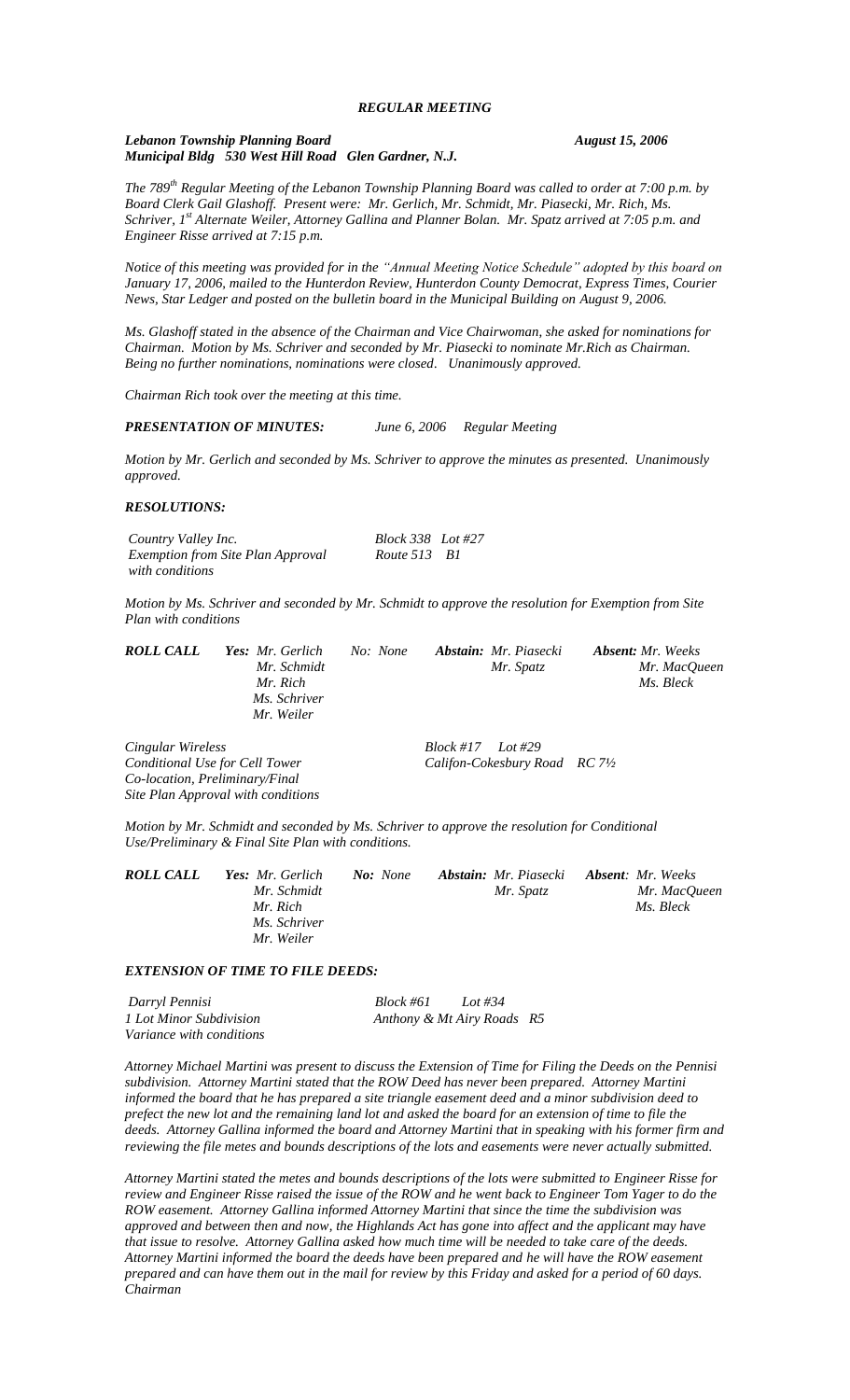### *Lebanon Township Planning Board August 15, 2006 Page 2*

*Rich asked as a condition of the Extension of Time if the board agrees that a signoff by DEP Highlands if it is applicable. Ms. Glashoff suggested that the extension be longer than 60 days if the applicant has to get a signoff by the DEP Highlands. The board agreed and Chairman Rich suggested to the applicant a period of 6 months. There was a brief discussion regarding the filing to DEP Highlands. Chairman Rich asked for a motion at this time. Motion by Mr. Gerlich and seconded by Ms. Schriver to grant an extension of time for a period of 6 months with the following condition:*

*a. Signoff by DEP Highlands if applicable. b. All conditions from the original Minor Subdivision approval still apply.*

| ROLL CALL | Yes: | Mr. Gerlich<br>Mr. Schmidt<br>Mr. Piasecki | Mr. Spatz<br>Ms. Schriver<br>Mr. Weiler | No: None | <b>Absent:</b> Mr. Weeks<br>Mr. MacOueen<br>Ms. Bleck |
|-----------|------|--------------------------------------------|-----------------------------------------|----------|-------------------------------------------------------|
|           |      | Mr. Rich                                   |                                         |          |                                                       |

# *Attorney Gallina will prepare the Resolution for the September 19, 2006 Planning Board Meeting.*

## *FYI: Highlands Update July & August Hunterdon County Planning Board Letter re: Stormwater Management Plan & Ordinance*

 *Letter from Mohawk Oil – Update Progress Report on Site Plan*

*Ms. Glashoff informed the board she had been asked by Chairman MacQueen to contact Mr. Salisbury of Mohawk Oil for an update on the status of the project since the board was concerned over the lack of progress that has taken place. She read the letter to the board and they were glad to hear that construction would be starting after Labor Day.*

### *REPORTS:*

#### *a. Statement of Accounts – 1/1/06 thru 6/30/06*

*There were no comments regarding the Statement of Accounts. Ms. Glashoff stated that a full accounting would be in November when the board works on their Budget for 2007. She asked the professionals to please have there billing up to date for when the board works on the budget.*

## *b. Letter from Fire Chief Warren Gabriel & Report from Engineer Risse (Davara)*

*Ms. Glashoff informed the board that Mr. English would like to come back in before the board regarding the Portico and asked Engineer Risse to give the board an update at this time regarding the letters. Engineer Risse stated that the tank has been installed and completed. Regarding the Fire Chief memo, Warren Gabriel had made a recommendation that the Fire Protection Ordinance be amended to have a fill port 6" to two 2 ½ Nst female swivels. This will allow for filling the tank in an emergency situation should the need arises. Mr. Gabriel had strongly recommended that this tank have the fill port for a means of better protecting his site.* 

*Engineer Risse informed Mr. English verbally by phone that the portico is drawn on a version of the plan that doesn't match with what is there now. Also the tank had been relocated to another spot. Engineer Risse informed Mr. English that he has to revise the plan that was submitted for the portico. Ms. Glashoff said that once the site plan is amended Mr. English will be back in before the board for the portico.*

## *c. Seminar "NJ Highlands – Taking Planning to the Next Level - Darryl Schmidt & Rich Weiler*

*Ms. Glashoff informed the board that Darryl and Rich went to a Highlands Seminar and asked if they had anything to report. Mr. Weiler stated it was an informational seminar. They informed everyone when the Master Plan would go into affect and what the exemptions will be. Mr. Weiler stated that what he got out of it was there are a lot of gray areas, that there is going to be a lot more in the approval process. Ms. Glashoff informed the board that in her conversation with Chris Danis of the Highlands Council, they plan on going out to all the municipalities that are affect by the Highlands in October and November giving presentations letting everyone know what is going on with their Master Plan. Mr. Schmidt stated that the Highland Commission plans on keeping the 25 acre with open fields and 88 acre forested zoning in place. Mr. Schmidt said that a question was asked "how can you justify it taking 88 acres for 1 septic system when in a high density area you have houses on ¼ acre or less". The commission could not answer the question. The Highlands Council could not answer a lot of the questions asked by the public. Mr. Schmidt*  asked if you have a land lock piece of property and a 1000' ROW over someone else's property to get to it *and the property is a farm field and it is only a 1 acre lot and you now want to develop the property and it is grandfathered, who will eat the impervious coverage, the person who's property you have been crossing, is he going to get charged with a 1000' of impervious coverage so you can access and build on your lot. The Council totally dismissed the question and stated they never had that problem before. They can't justify the 88 acres and there is no extension of water or sewage in the preservation area. Also, per Mr. Weiler, don't change your lot lines because you will then fall out of the exemption. You are no longer preexisting and will be considered a new lot.*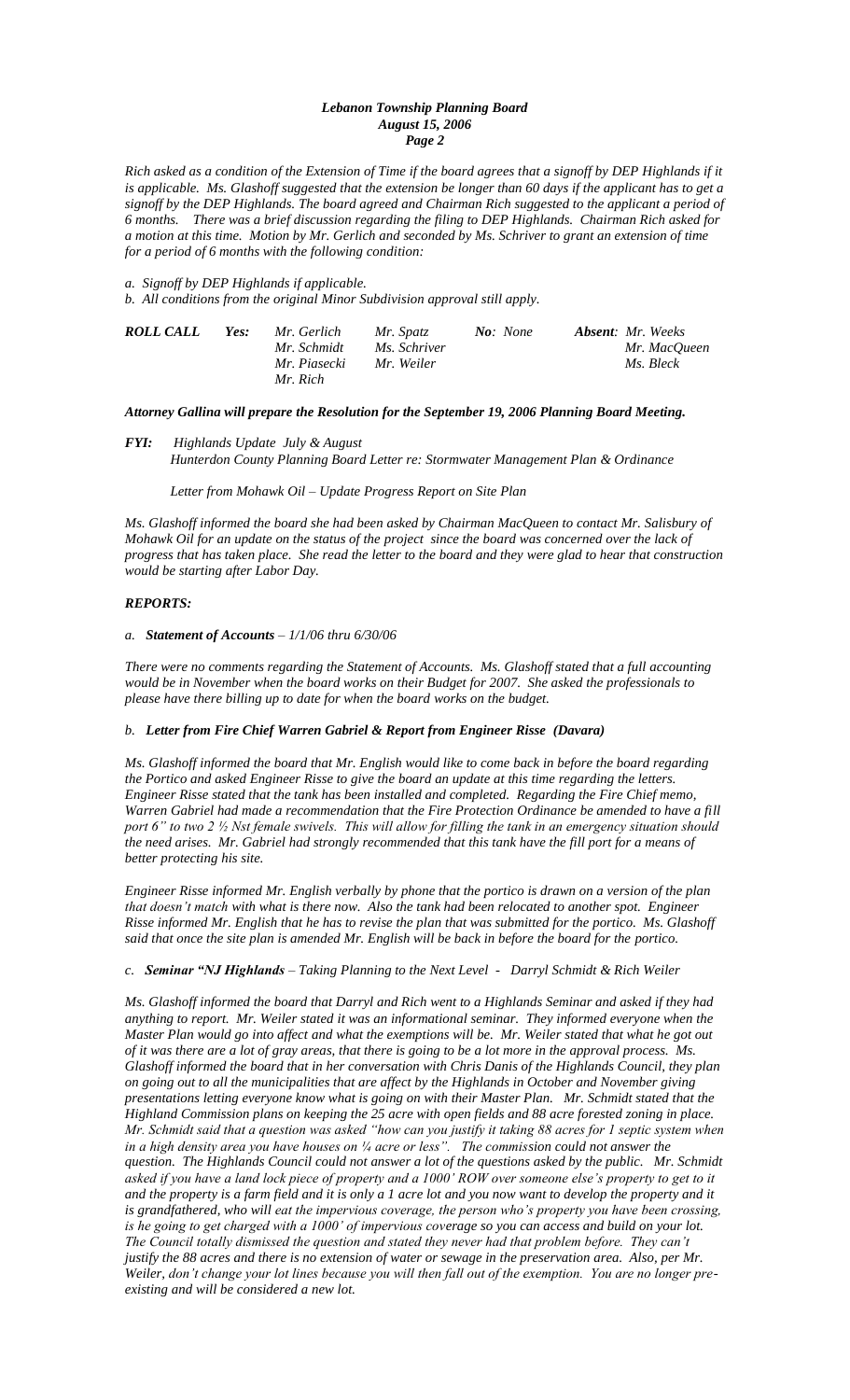### *Lebanon Township Planning Board August 15, 2006 Page 3*

### *d.. Liaison Environmental Commission – Art Gerlich*

*Mr. Gerlich gave an update during the brief discussion on the Tree Ordinance that will be on the next agenda.*

## *ITEMS FOR DISCUSSION:*

### *a. Draft of Amended Fee Schedule Ordinance – Attorney Gallina*

*This item is carried over to the September 19th agenda.*

### *b. Memo from Twp Committee requesting PB to address request for zoning change*

*Chairman Rich referred to the memo from the Township Committee dated June 9, 2006 regarding the request for a zoning change. Chairman Rich asked Attorney Gallina for some legal guidance on this request. Attorney Gallina stated the board should entertain comments from the public regarding the zone change request. Chairman Rich asked Planner Bolan for his comments. Planner Bolan referred to the*  letter and suggested that a presentation should be made to give us the jest of what the issue is and what the *suggestions are to address it. Chairman Rich asked who represented the group on this request. Andy Kozlowski from Old Readingsburg responded and stated he would make the presentation on behalf of the group of residents from Old Readingsburg Road.*

*Mr. Kozlowski stated that the residents heard rumors that there could possibly be a recreation facility built on Old Readingsburg Road a private road. In reviewing the ordinances they found that the only restrictions were about amplified sounds (noise). The ordinance leaves for this type of recreation wide open. They would like to see recreational facilities not allowed in the RC zone, but if the board chose to have them in the RC zone that tighter restrictions be placed. One restriction would be larger acreage. Mr. Kozlowski suggested 75 acres because you would want noise to be isolated from the surrounding neighbors. Chairman Rich asked the size of the tract in question. Mr. Kozlowski stated 40+ acres. Mr. Kozlowski stated that any private recreation is going to draw traffic and noise and it doesn't seem appropriate since the Master Plan calls for a quite rural area.*

*Chairman Rich asked Planner Bolan for his thoughts at this time and asked what the board contemplated when the board worked on the Master Plan. Chairman Rich asked if this was something the board overlooked and now needs to be reexamined. Planner Bolan informed the board that these types of uses are Conditional Uses in Residential zones. In the Master Plan you don't deal with Conditional Uses because you are looking at broader issues, like specific uses within a zone. The board looks at all the zones for principal and primary uses in either a residential zone, commercial or industrial zone. In all the years Planner Bolan has been with the board, they have never looked at this particular conditional use other than when the board has had applications from the camps. Planner Bolan reviewed for the board all the uses that are permitted in a residential zone that refer to recreational. Planner Bolan stated that he would be concerned with the definition of private recreation because you don't know what someone would try and shoehorn it in. Mr.Kozlowski had pointed out the conditional uses standards are relatively weak. They work well on the existing camp sites because the camps are on 100-250 acres. Planner Bolan made the following suggestions per Mr. Kozlowski's letter, 1) take out private recreational facilities and country clubs from the permitted conditional use and leave in camps. Unfortunately we do not define camps but we have all these recreational facilities definitions but no camp definition. We should put something in the ordinance defining camps, 2) in changing the conditional use standards by eliminating those use standards or be done with eliminating the uses but by putting those conditional use standards in for camps. Planner Bolan suggested both. Also the suggestion of having these facilities being accessed from a public road makes a lot of sense and the larger size of the lot makes sense. With noise restrictions, that is state standards. In our ordinance book it refers to the state standards for noise.*

*Planner Bolan read the definition of private recreational facilities: Section 18-3.7.2. Chairman Rich asked if the board had any questions of the Planner. The board expressed concerns regarding acreage, parking, being on a public road and tightening the definitions. At the conclusion of the board's comments, Chairman Rich asked that Planner Bolan prepare a draft amendment to the ordinance for discussion at the September 19th meeting and to get it out to Ms. Glashoff for distribution and to send a copy to Mr. Kozlowski. Chairman Rich opened the discussion to the public for comments. The following people made comments: Doug Sergeant and Nancy Darios.*

#### *c/d. Monuments/Pillars on residential properties & Fence Ordinance – Planner Bolan*

*Planner Bolan stated this deals with people who want to put in gated entrances to their homes and have pillars and walls to define the entrance way. Planner Bolan noted that the Board of Adjustment at their next meeting have an Interpretation regarding monuments & pillars. Planner Bolan stated there are standards that the board can adopt regarding the height of the wall, setbacks, length of wall etc. Pillars*